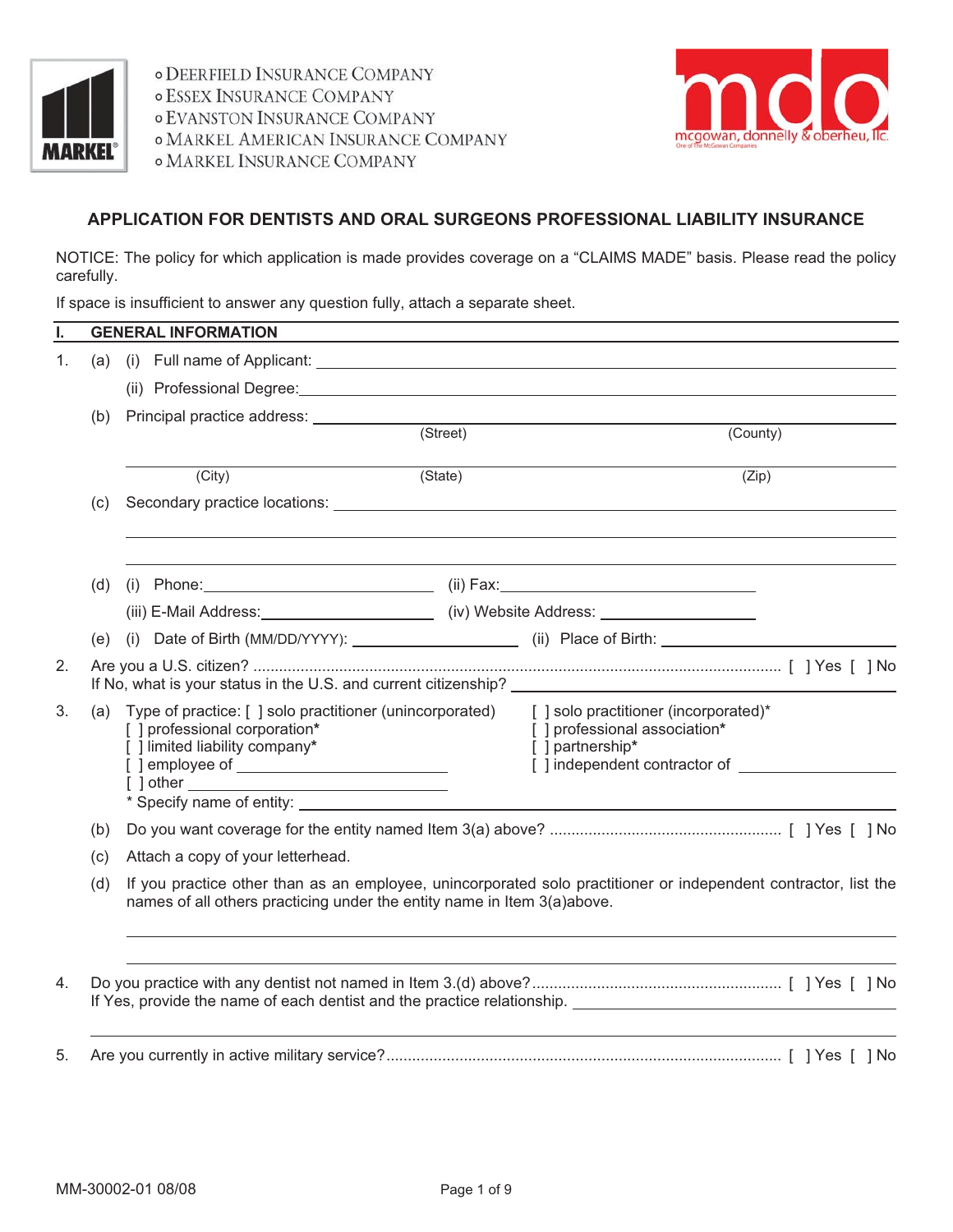6. Provide the following information for all of the states in which you practice:

| 7.       | Provide the following information for all hospitals and surgi-centers where you are currently on staff:<br><b>Name</b>                                                                                                                                                                                                  |             | <u> 1989 - Johann Barbara, martin a</u>                                |                                             |                                                                                                                                                                                                                                                      |                           |  |  |  |
|----------|-------------------------------------------------------------------------------------------------------------------------------------------------------------------------------------------------------------------------------------------------------------------------------------------------------------------------|-------------|------------------------------------------------------------------------|---------------------------------------------|------------------------------------------------------------------------------------------------------------------------------------------------------------------------------------------------------------------------------------------------------|---------------------------|--|--|--|
| 8.<br>9. |                                                                                                                                                                                                                                                                                                                         |             |                                                                        |                                             |                                                                                                                                                                                                                                                      |                           |  |  |  |
|          |                                                                                                                                                                                                                                                                                                                         |             |                                                                        |                                             |                                                                                                                                                                                                                                                      |                           |  |  |  |
|          |                                                                                                                                                                                                                                                                                                                         | City        | <b>State</b>                                                           | Percentage of Work                          |                                                                                                                                                                                                                                                      | <b>Type of Privileges</b> |  |  |  |
|          |                                                                                                                                                                                                                                                                                                                         |             |                                                                        |                                             |                                                                                                                                                                                                                                                      |                           |  |  |  |
|          | 10. Do you or the entity firm named in Item 3(a) above own (either wholly or in part), operate or<br>administer any hospital, nursing home, surgicenter, urgent care center other facility where medical<br>If Yes, provide a detailed explanation specifically including the name, location, size, and number of beds. |             |                                                                        |                                             |                                                                                                                                                                                                                                                      |                           |  |  |  |
|          | 11. Is the Applicant a "Covered Entity" under the Health Insurance Portability and Accountability Act of<br>If Yes,<br>(1)<br>(ii)<br>Our Business Associate Agreement is available at www.markelcorp.com. This is the only Business Associate<br>Agreement we will recognize.                                          |             | Provide the name and title of the Applicant's Privacy Officer.         |                                             |                                                                                                                                                                                                                                                      |                           |  |  |  |
| П.       | <b>EDUCATION AND TRAINING</b>                                                                                                                                                                                                                                                                                           |             |                                                                        |                                             |                                                                                                                                                                                                                                                      |                           |  |  |  |
| 1.       | (a)                                                                                                                                                                                                                                                                                                                     |             |                                                                        |                                             |                                                                                                                                                                                                                                                      |                           |  |  |  |
|          | (b)                                                                                                                                                                                                                                                                                                                     |             |                                                                        |                                             |                                                                                                                                                                                                                                                      |                           |  |  |  |
|          | If Yes, provide the following: Board(s) in which you are certified:                                                                                                                                                                                                                                                     |             |                                                                        |                                             | <u> 1989 - Johann Barnett, fransk politiker (d. 1989)</u>                                                                                                                                                                                            |                           |  |  |  |
|          | Date of certification: <b>Net also a Container Service Control</b> Any recertification date(s): <b>Net also a Controller Service Controller Service Controller Service Controller Service Controller Service Controller Service Contr</b>                                                                               |             |                                                                        |                                             |                                                                                                                                                                                                                                                      |                           |  |  |  |
| 3.       | Provide the following information:<br>Dental School                                                                                                                                                                                                                                                                     |             | Name of Institution<br><u> 1989 - Johann Barnett, fransk politik (</u> | <b>City</b><br><u> Andrew Marian (1989)</u> | <b>State</b><br><u>and the community of the community of the community of the community of the community of the community of the community of the community of the community of the community of the community of the community of the community</u> | Date<br>Completed         |  |  |  |
|          | Internship - Specialty: <u>Andrea Bookseller and the set of the set of the set of the set of the set of the set o</u>                                                                                                                                                                                                   |             |                                                                        |                                             |                                                                                                                                                                                                                                                      |                           |  |  |  |
|          |                                                                                                                                                                                                                                                                                                                         |             |                                                                        |                                             |                                                                                                                                                                                                                                                      |                           |  |  |  |
|          |                                                                                                                                                                                                                                                                                                                         |             |                                                                        |                                             |                                                                                                                                                                                                                                                      |                           |  |  |  |
|          |                                                                                                                                                                                                                                                                                                                         |             |                                                                        |                                             |                                                                                                                                                                                                                                                      |                           |  |  |  |
| 4.       | If you graduated from a foreign dental school, provide the date began your practice in the United States:                                                                                                                                                                                                               |             |                                                                        |                                             |                                                                                                                                                                                                                                                      |                           |  |  |  |
| 5.       | Provide a detailed summary of where you have practiced your profession since completing your training:                                                                                                                                                                                                                  |             |                                                                        |                                             |                                                                                                                                                                                                                                                      |                           |  |  |  |
|          | <b>Street Address</b>                                                                                                                                                                                                                                                                                                   | City, State | Country                                                                | From (MM/YY)                                |                                                                                                                                                                                                                                                      | To (MM/YY)                |  |  |  |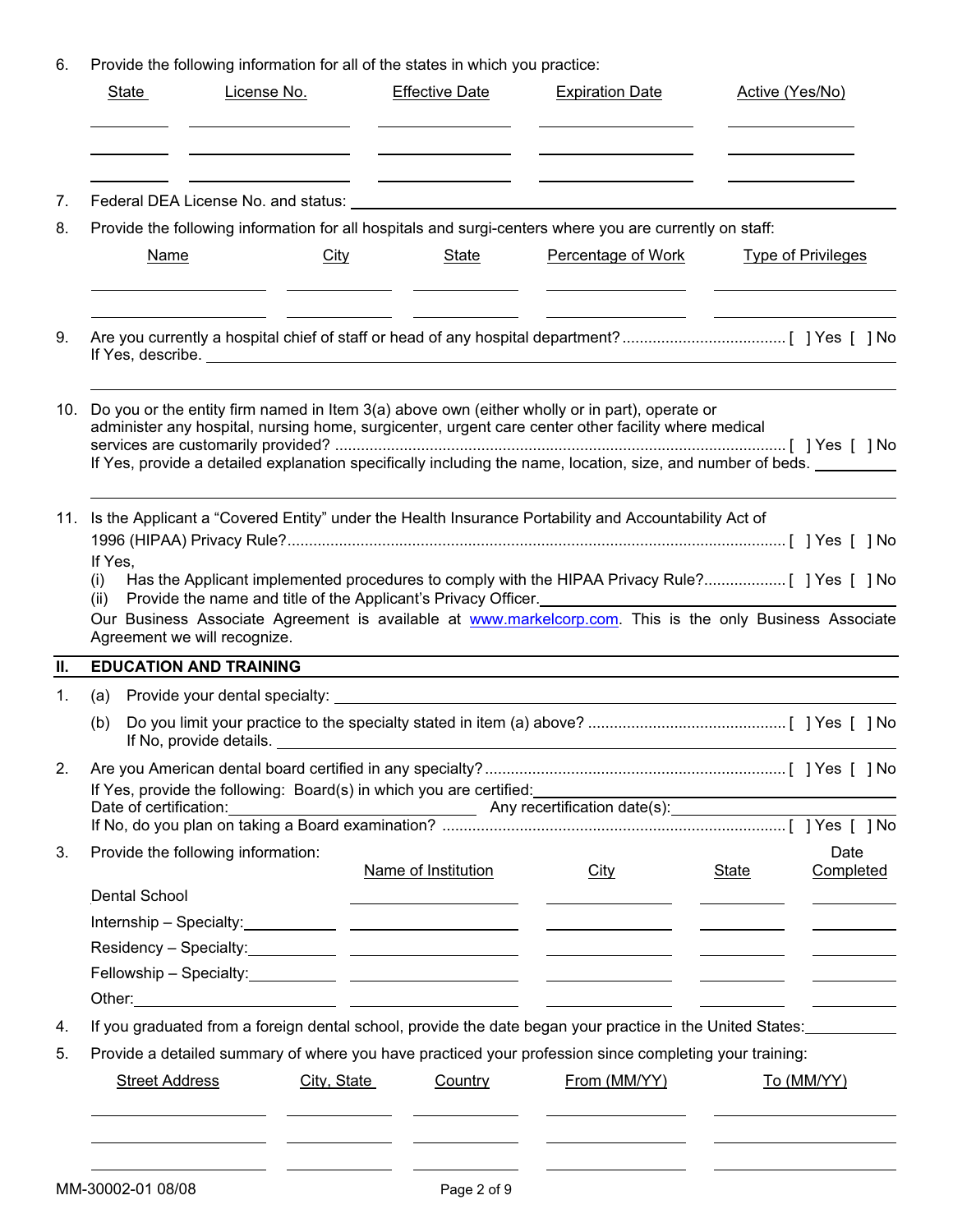- 6. Indicate the professional organizations which you are a member of:
	-
	- [ ] American College of OMS ((ACOMS) [ ] State Society of OMS
	- [ ] American Dental Association [ ] OMS Society Other
	- [ ] Other (describe) \_
	- [ ] American Association of OMS (AAOMS) [ ] American Society of Dentist Anesthesiologists (ASDA)
		-
- 7. How many hours of continuing dental or medical education have you taken within each of the last two (2) years?

### **III. SCOPE OF PRACTICE**

1. Provide the approximate percentage of your practice in the following:

| <b>Bone Grafting</b>                             | $\%$ | Microneurosurgical Procedures     | $\%$          |
|--------------------------------------------------|------|-----------------------------------|---------------|
| <b>Cosmetic Dentistry</b>                        |      | Oral Pathology                    | %             |
| <b>Bonding</b>                                   | $\%$ | Oral Radiology                    | $\%$          |
| <b>Enamel Shaping</b>                            | %    | Orthodontics                      | $\%$          |
| Full Month Restoration - Cosmetic Only           | %    | <b>Orthognathic Procedures</b>    | %             |
| Veneers                                          | %    | <b>Pediatric Dentistry</b>        | $\%$          |
| Whitening with lasers                            | $\%$ | Periodontics                      | %             |
| Other Cosmetic Procedures (describe)             |      | Prosthodontics                    | $\%$          |
|                                                  | %    | <b>Prosthetics</b>                |               |
| Non-Dental Cosmetic Procedures (including        |      | Fixed                             | %             |
| injecting Botox, collagen and fillers)(describe) |      | Removable                         | $\%$          |
|                                                  | $\%$ | Sleep Apnea                       |               |
| Endodontics                                      |      | Surgery                           | %             |
| Single Rooted                                    | %    | Therapy                           | $\%$          |
| Multi Rooted                                     | $\%$ | Surgery                           |               |
| Sargenti Root Canal Method                       | %    | Facial - Elective Cosmetic        | %             |
| <b>General Dentistry</b>                         |      | <b>Head and Neck</b>              | %             |
| <b>Extractions of Impacted Teeth</b>             | $\%$ | Oral/maxillofacial                | $\%$          |
| Oral Surgery (describe)                          |      | Outside oral/maxillofacial region |               |
|                                                  | $\%$ | (describe)                        | $\%$          |
| Root Canal                                       | $\%$ | TMJ                               | $\%$          |
| <b>Simple Extractions Only</b>                   | $\%$ | Non-surgical                      | %             |
| Implants                                         |      | Surgery                           | %             |
| Restoration                                      | %    | Other (describe)                  | $\frac{0}{0}$ |
| Placement                                        |      | TOTAL                             | 100%          |
|                                                  |      |                                   |               |

- 2. Have you performed any implant procedures during the last 12 months? ............................................. [ ] Yes [ ] No If Yes, answer the following:
	- (a) Provide the number of procedures performed:

|    |     | Osseointegration only<br>Endosteal (surgically inserted into the jawbone)<br>Mandibular Multi-quadrant - Ramus Frame<br>Other<br>Subperiosteal (lie on top of jawbone but underneath gum tissue)<br>Transosseus (penetrate entire jaw and emerge opposite the entry site) ____<br>Other (describe) |  |
|----|-----|----------------------------------------------------------------------------------------------------------------------------------------------------------------------------------------------------------------------------------------------------------------------------------------------------|--|
|    | (b) | Do your dental records include written notes that a process of patient evaluation occurred prior to                                                                                                                                                                                                |  |
|    | (C) | Do you perform any surgical procedures, such as sinus lifts, in conjunction with the placement                                                                                                                                                                                                     |  |
|    | (d) | Attach a copy of the informed consent forms and patient education materials that are given to patients prior to<br>treatment.                                                                                                                                                                      |  |
| 3. |     | If Yes, describe.                                                                                                                                                                                                                                                                                  |  |

4. Do you use written informed consent documents for all procedures? ..................................................... [ ] Yes [ ] No If Yes, attached a copy of all form that are used. If No, attach an explanation.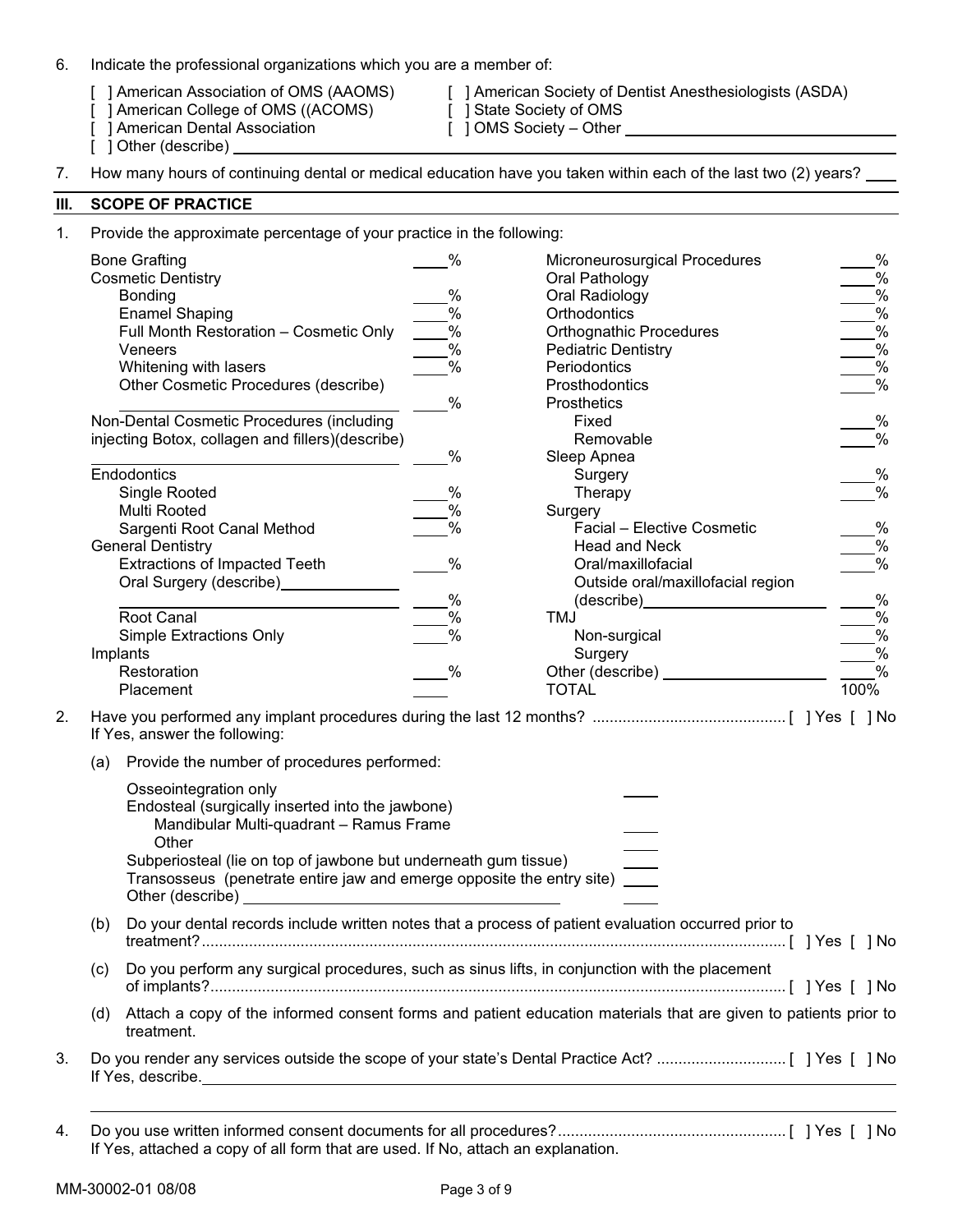| 5.  | If Yes,                                                                                                                                                                |                                                                                                      |                                                                                                                                                                                                        |                                                                                                                   |  |  |
|-----|------------------------------------------------------------------------------------------------------------------------------------------------------------------------|------------------------------------------------------------------------------------------------------|--------------------------------------------------------------------------------------------------------------------------------------------------------------------------------------------------------|-------------------------------------------------------------------------------------------------------------------|--|--|
|     |                                                                                                                                                                        | (b) What is the date of the last implant?                                                            |                                                                                                                                                                                                        |                                                                                                                   |  |  |
| 6.  | If Yes,                                                                                                                                                                |                                                                                                      |                                                                                                                                                                                                        |                                                                                                                   |  |  |
|     |                                                                                                                                                                        | (a) Number performed in the last 12 months: ________                                                 | (b) Estimated number that will be performed in the coming year:                                                                                                                                        |                                                                                                                   |  |  |
| 7.  |                                                                                                                                                                        | If Yes, provide details.                                                                             | Has the nature of your practice, the type of procedures you perform or your use of anesthesia                                                                                                          |                                                                                                                   |  |  |
| 8.  |                                                                                                                                                                        |                                                                                                      |                                                                                                                                                                                                        |                                                                                                                   |  |  |
| 9.  |                                                                                                                                                                        | What percentage of your patients are under age 18? ______%                                           |                                                                                                                                                                                                        |                                                                                                                   |  |  |
| 10. |                                                                                                                                                                        |                                                                                                      |                                                                                                                                                                                                        | If No, provide a detailed description including the approximate number of hours per month spent in emergency room |  |  |
|     |                                                                                                                                                                        | If Yes, provide the following:                                                                       | 11. Do you perform consultations outside the state of your primary office address, including but not<br>limited to the use of telecommunications technology as the medium for rendering dental/medical |                                                                                                                   |  |  |
|     | (a)                                                                                                                                                                    |                                                                                                      | Identify all states in which such patients reside: _____________________________                                                                                                                       |                                                                                                                   |  |  |
|     | (b)                                                                                                                                                                    |                                                                                                      | What percentage of your total practice is involved in such activities?                                                                                                                                 |                                                                                                                   |  |  |
|     | 12. Do you read, interpret or diagnose films, slides or specimens taken from patients residing in states<br>If Yes, identify all states in which such patients reside. |                                                                                                      |                                                                                                                                                                                                        |                                                                                                                   |  |  |
|     | 13. $(a)$                                                                                                                                                              | Do you use experimental procedures, devices, drugs or therapy in treatment or surgery?[ ] Yes [ ] No |                                                                                                                                                                                                        |                                                                                                                   |  |  |
|     | (b)                                                                                                                                                                    |                                                                                                      |                                                                                                                                                                                                        |                                                                                                                   |  |  |
| 14. | (a)                                                                                                                                                                    | (If none, check here $\lceil \ \rceil$ )                                                             | Indicate the number of professional employees in your practice for each of the following:                                                                                                              |                                                                                                                   |  |  |
|     |                                                                                                                                                                        | Dentists other than yourself _____ Hygienists                                                        |                                                                                                                                                                                                        | ____ Surgeon's Assistants* _____ Nurses                                                                           |  |  |
|     |                                                                                                                                                                        | <b>Dental Assistants</b>                                                                             | <b>Physicians</b>                                                                                                                                                                                      | Nurse Anesthetists*                                                                                               |  |  |
|     |                                                                                                                                                                        | Dental Technicians                                                                                   |                                                                                                                                                                                                        | ___ Physicians Assistants* ___ Laboratory/Radiology Technicians                                                   |  |  |
|     |                                                                                                                                                                        |                                                                                                      |                                                                                                                                                                                                        |                                                                                                                   |  |  |
|     |                                                                                                                                                                        |                                                                                                      |                                                                                                                                                                                                        | *Provide a description of duties, in detail, including extent supervised on a separate page and attach protocols. |  |  |
|     | (b)                                                                                                                                                                    | If No, provide a detailed explanation on a separate page.                                            | Are all of the above individuals licensed in accordance with applicable state and federal                                                                                                              |                                                                                                                   |  |  |
| 15. |                                                                                                                                                                        |                                                                                                      | (a) Average weekly patient load: _________ (b) Number of patients annually: ______                                                                                                                     |                                                                                                                   |  |  |
|     |                                                                                                                                                                        |                                                                                                      |                                                                                                                                                                                                        |                                                                                                                   |  |  |
|     |                                                                                                                                                                        | 16. Average number of hours you practice each week: _______                                          | 17. What is your approximate gross annual income from your practice? (Check one.)                                                                                                                      |                                                                                                                   |  |  |
|     |                                                                                                                                                                        |                                                                                                      |                                                                                                                                                                                                        |                                                                                                                   |  |  |
|     |                                                                                                                                                                        | $\rule{1em}{0.15mm}$ Less than \$50,000                                                              | $\frac{1}{2}$ \$50,000 to \$99,999                                                                                                                                                                     |                                                                                                                   |  |  |
|     |                                                                                                                                                                        | $$100,000$ to $$149,999$<br>\$200,000 to \$499,999                                                   | \$150,000 to \$199,999<br>5500,000 or more (estimate) \$                                                                                                                                               |                                                                                                                   |  |  |
|     |                                                                                                                                                                        | MM-30002-01 08/08                                                                                    | Page 4 of 9                                                                                                                                                                                            |                                                                                                                   |  |  |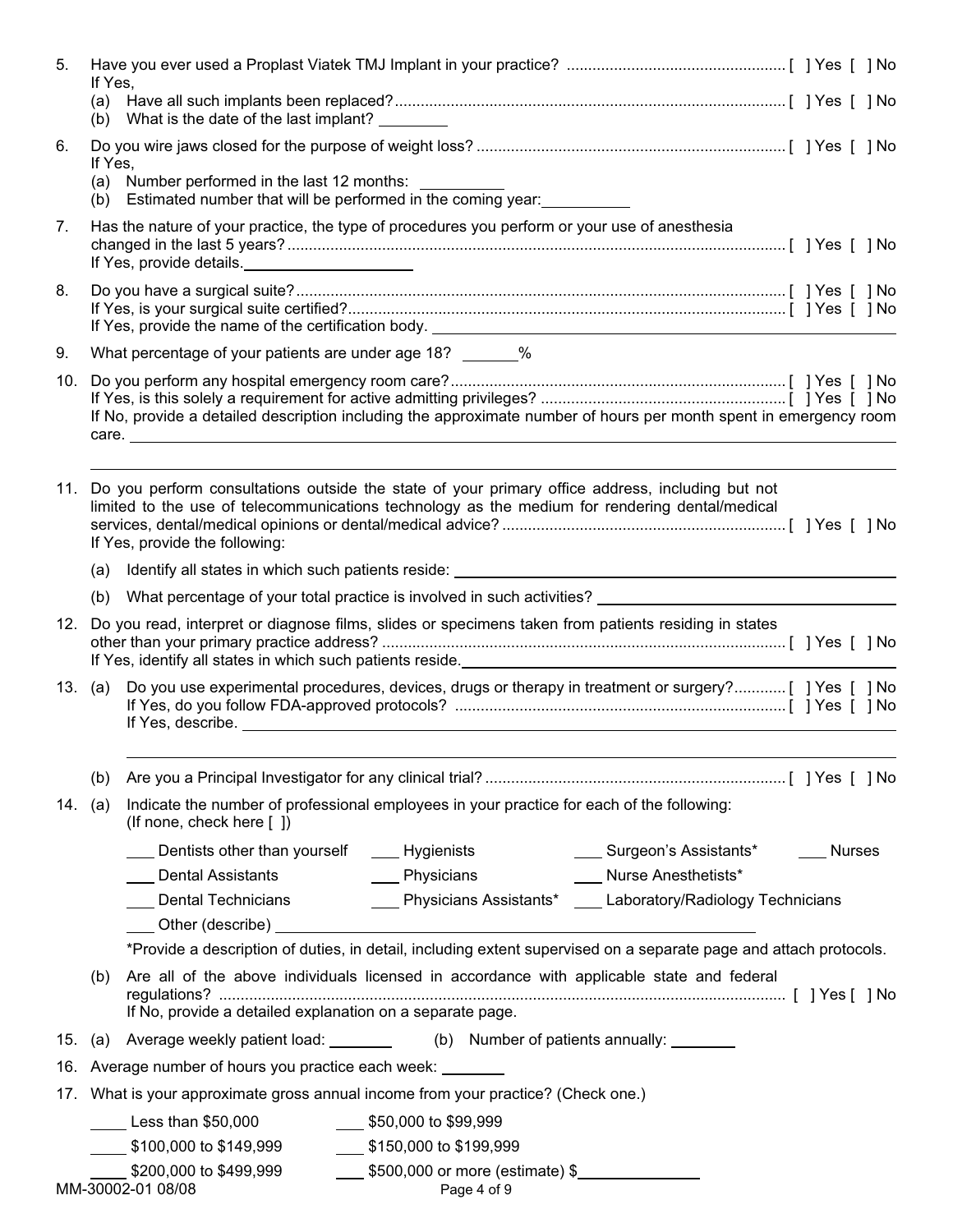|     | 18. $(a)$ | If Yes, indicate by profession the number of individuals you supervise:                                                                                                                                                         |                 |                    |                                                                                         |               |  |  |  |
|-----|-----------|---------------------------------------------------------------------------------------------------------------------------------------------------------------------------------------------------------------------------------|-----------------|--------------------|-----------------------------------------------------------------------------------------|---------------|--|--|--|
|     |           | Dentists other than yourself ______ Hygienists                                                                                                                                                                                  |                 |                    | ____ Surgeon's Assistants*                                                              | <b>Nurses</b> |  |  |  |
|     |           | <b>Dental Assistants</b>                                                                                                                                                                                                        | ____ Physicians |                    | <b>Nurse Anesthetists*</b>                                                              |               |  |  |  |
|     |           | Dental Technicians                                                                                                                                                                                                              |                 |                    | <b>EXECUTE:</b> Physicians Assistants* <b>EXECUTE:</b> Laboratory/Radiology Technicians |               |  |  |  |
|     |           | Other (describe) <b>COLOREY CONTROL</b>                                                                                                                                                                                         |                 |                    |                                                                                         |               |  |  |  |
|     |           |                                                                                                                                                                                                                                 |                 |                    |                                                                                         |               |  |  |  |
|     |           | * Attach protocols and description of the extent in which you supervise such persons.                                                                                                                                           |                 |                    |                                                                                         |               |  |  |  |
|     |           | Provide a detailed explanation of the responsibilities for each profession and your relationship to the entity that                                                                                                             |                 |                    |                                                                                         |               |  |  |  |
|     | (b)       | Are all of the above individuals licensed in accordance with applicable state and federal<br>If No, provide a detailed explanation on a separate page.                                                                          |                 |                    |                                                                                         |               |  |  |  |
|     |           | 19. If you perform any of the following procedures, check all that apply. For each procedure performed indicate where<br>the procedure is performed: $H =$ Hospital $O =$ Office $S =$ Surgi-center or Certified Surgical Suite |                 |                    |                                                                                         |               |  |  |  |
|     |           |                                                                                                                                                                                                                                 | Location        |                    |                                                                                         | Location      |  |  |  |
|     |           | Acupuncture                                                                                                                                                                                                                     |                 |                    | Hair Transplants or Suturing of                                                         |               |  |  |  |
|     |           | Adenoidectomy/Tonsillectomy                                                                                                                                                                                                     |                 | Hairpieces         |                                                                                         |               |  |  |  |
|     |           | Anesthesia:                                                                                                                                                                                                                     |                 |                    | <b>Laser Skin Resurfacing</b>                                                           |               |  |  |  |
|     |           | General                                                                                                                                                                                                                         |                 |                    | Laser Surgery (describe)                                                                |               |  |  |  |
|     |           | __ Twilight                                                                                                                                                                                                                     |                 |                    | Liposuction - above the neck                                                            |               |  |  |  |
|     |           | $\frac{1}{2}$ Other – (describe) $\frac{1}{2}$ $\frac{1}{2}$                                                                                                                                                                    |                 |                    |                                                                                         |               |  |  |  |
|     |           | Assisting in Surgery:                                                                                                                                                                                                           |                 |                    | Liposuction - below the neck:                                                           |               |  |  |  |
|     |           | <b>Oral Surgery</b>                                                                                                                                                                                                             |                 |                    | under 3500 cc's volume                                                                  |               |  |  |  |
|     |           | _ Other Surgery (describe)                                                                                                                                                                                                      |                 |                    | _3500 cc's or more volume                                                               |               |  |  |  |
|     |           |                                                                                                                                                                                                                                 |                 | Nerve Grafts       |                                                                                         |               |  |  |  |
|     |           |                                                                                                                                                                                                                                 |                 |                    | _ Oral/Maxillofacial Surgery                                                            |               |  |  |  |
|     |           | __ Blepharoplasty                                                                                                                                                                                                               |                 |                    | _ Open Reduction of Fractures                                                           |               |  |  |  |
|     |           | __ Cheek Implant                                                                                                                                                                                                                |                 |                    | Pain Management (describe)                                                              |               |  |  |  |
|     |           | <b>Chemical Peel:</b>                                                                                                                                                                                                           |                 |                    |                                                                                         |               |  |  |  |
|     |           | Solution Strength(specify) ________ ______                                                                                                                                                                                      |                 | Plastic Surgery:   | <b>Reconstructive Facial</b>                                                            |               |  |  |  |
|     |           | <b>Chin Surgery</b><br>Cleft Lip and Palate Surgery                                                                                                                                                                             |                 |                    |                                                                                         |               |  |  |  |
|     |           | Cosmetic implantation of                                                                                                                                                                                                        |                 |                    | Reconstructive - Other (describe)                                                       |               |  |  |  |
|     |           | silicone or other material                                                                                                                                                                                                      |                 | Rhinoplasty        |                                                                                         |               |  |  |  |
|     |           | <b>Cosmetic Surgery</b>                                                                                                                                                                                                         |                 |                    | <b>Radiation Therapy</b>                                                                |               |  |  |  |
|     |           | Cryosurgery                                                                                                                                                                                                                     |                 |                    | Radiopaque dye injections into blood                                                    |               |  |  |  |
|     |           | Dental Alveolar Surgery                                                                                                                                                                                                         |                 |                    | vessels, lymphatics, sinus tracts or                                                    |               |  |  |  |
|     |           | Dermabrasion/Microdermabrasion                                                                                                                                                                                                  |                 | fistulae           |                                                                                         |               |  |  |  |
|     |           | Extractions:                                                                                                                                                                                                                    |                 |                    | Sargenti Root Canal Method                                                              |               |  |  |  |
|     |           | Non-Impacted Teeth                                                                                                                                                                                                              |                 | Sinus Lift         |                                                                                         |               |  |  |  |
|     |           | Impacted Teeth                                                                                                                                                                                                                  |                 | <b>TMJ Surgery</b> |                                                                                         |               |  |  |  |
|     |           | Face Lift                                                                                                                                                                                                                       |                 |                    | Uvulopalatoplasty                                                                       |               |  |  |  |
| 20. |           | List your prior Professional Liability Insurance for each of the last (5) years, including the current year:                                                                                                                    |                 |                    |                                                                                         |               |  |  |  |
|     | (a)       | Limits of                                                                                                                                                                                                                       |                 |                    | Claims Made or                                                                          |               |  |  |  |

| Ins Company | Liability                                                   | Premium | Eff./Exp. Dates | Occurrence Form | <b>Retroactive Date</b> |
|-------------|-------------------------------------------------------------|---------|-----------------|-----------------|-------------------------|
|             |                                                             |         |                 |                 |                         |
| (2)         |                                                             |         |                 |                 |                         |
| (3)         | <u> 1980 - Andrea Britain, amerikan personal (h. 1980).</u> |         |                 |                 |                         |
| (4)         |                                                             |         |                 |                 |                         |
| (5)         |                                                             |         |                 |                 |                         |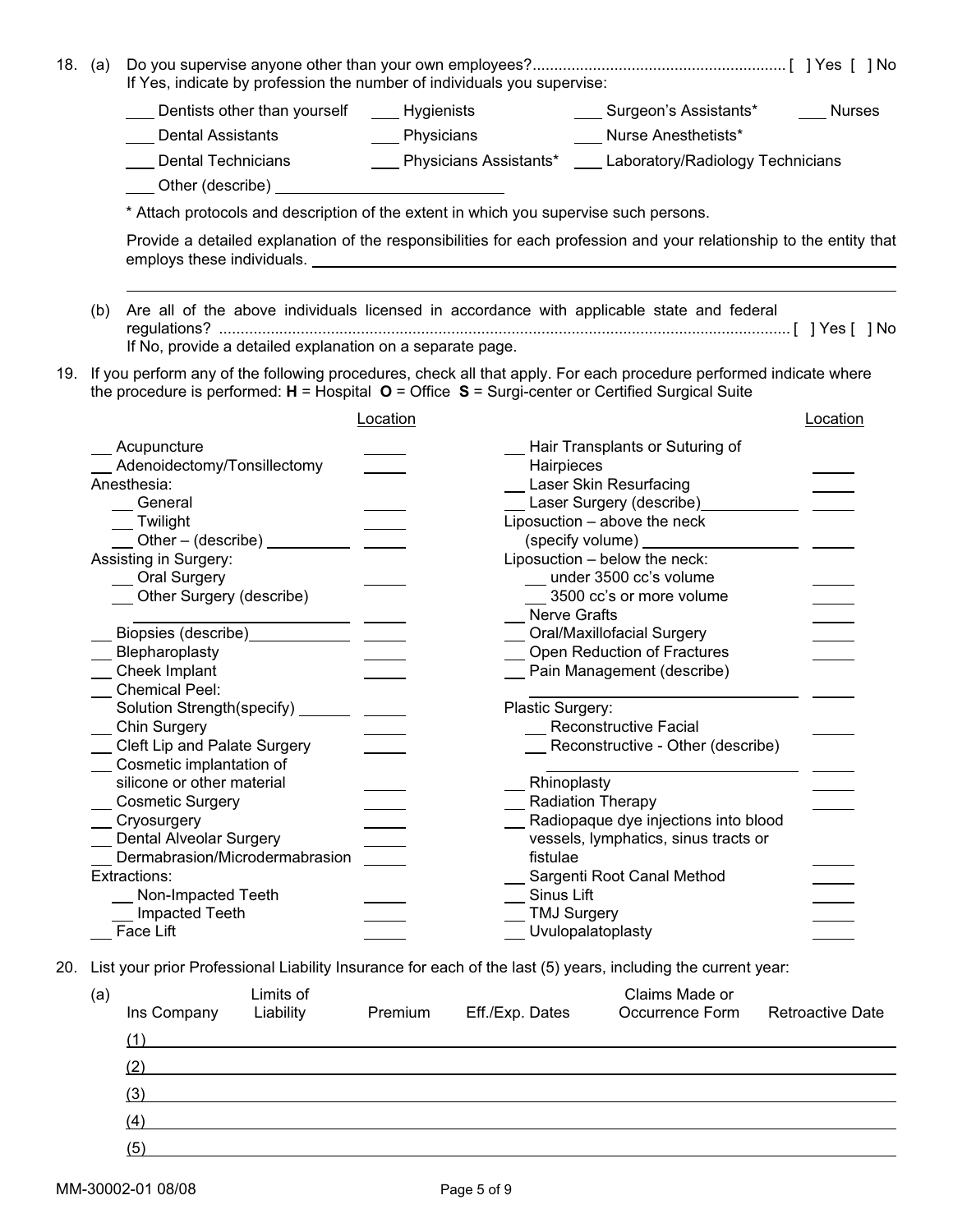|     | (b) |                               | Does the policy for the current year allow the reporting of any incidents or circumstances that                                                                                                                                                                                                      |  |
|-----|-----|-------------------------------|------------------------------------------------------------------------------------------------------------------------------------------------------------------------------------------------------------------------------------------------------------------------------------------------------|--|
|     | (c) |                               | Do any of the above policies provide coverage for any:                                                                                                                                                                                                                                               |  |
|     |     | (i)<br>(ii)                   |                                                                                                                                                                                                                                                                                                      |  |
| IV. |     | <b>ANESTHESIA INFORMATION</b> |                                                                                                                                                                                                                                                                                                      |  |
| 1.  |     | If Yes, answer the following: |                                                                                                                                                                                                                                                                                                      |  |
|     |     |                               |                                                                                                                                                                                                                                                                                                      |  |
|     | (b) | If Yes, answer the following: |                                                                                                                                                                                                                                                                                                      |  |
|     |     | (i)                           | Percentage of patients under age 18: _____%                                                                                                                                                                                                                                                          |  |
|     |     | (ii)                          |                                                                                                                                                                                                                                                                                                      |  |
|     |     | (iii)                         |                                                                                                                                                                                                                                                                                                      |  |
|     |     |                               | (iv) Administered by: [ ] You [ ] Oral Surgeon [ ] Physician Anesthesiologist<br>[ ] Dentist Anesthesiologist [ ] CRNA [ ] RN/LPN [ ] Other: ____________________                                                                                                                                    |  |
|     | (c) | If Yes, answer the following: |                                                                                                                                                                                                                                                                                                      |  |
|     |     | (i)                           | Percentage of patients under age 18: _____%                                                                                                                                                                                                                                                          |  |
|     |     | (ii)                          |                                                                                                                                                                                                                                                                                                      |  |
|     |     | (iii)                         | Is sedation done in an office, surgi-center or hospital?<br><u>Letter and the contract of the contract of the set of the contract of the set of the contract of the set of the set of the set of the set of the set of the set of </u>                                                               |  |
|     |     | (iv)                          | How long have you used conscious sedation in your office or surgical suite?                                                                                                                                                                                                                          |  |
|     |     | (v)                           | Administered by: [ ] You [ ] Oral Surgeon [ ] Physician Anesthesiologist<br>[ ] Dentist Anesthesiologist [ ] CRNA [ ] RN/LPN [ ]Other: _____________________                                                                                                                                         |  |
|     | (d) | If Yes, answer the following: | Parenteral conscious sedation (minimally depressed level of consciousness that retains the<br>patient's ability to independently and continuously maintain an airway and respond appropriately<br>to physical stimulation and verbal command, produced by a pharmacological or non-                  |  |
|     |     |                               | (i) Percentage of patients under age 18: ____%                                                                                                                                                                                                                                                       |  |
|     |     | (ii)                          |                                                                                                                                                                                                                                                                                                      |  |
|     |     | (iii)                         |                                                                                                                                                                                                                                                                                                      |  |
|     |     |                               | (iv) How long have you used conscious sedation in your office or surgical suite?                                                                                                                                                                                                                     |  |
|     |     |                               | (v) Administered by: [ ] You [ ] Oral Surgeon [ ] Physician Anesthesiologist<br>[ ] Dentist Anesthesiologist [ ] CRNA [ ] Other: _______________________________                                                                                                                                     |  |
|     | (e) | If Yes, answer the following: | Parenteral deep sedation (a controlled state of depressed consciousness accompanied by<br>partial loss of protective reflexes, including inability to respond purposely to verbal command,<br>produced by a pharmacological or non-pharmacological method, or a combination thereof)  [ ] Yes [ ] No |  |
|     |     | (i)                           | Percentage of patients under age 18: _____%                                                                                                                                                                                                                                                          |  |
|     |     | (ii)                          |                                                                                                                                                                                                                                                                                                      |  |
|     |     | (iii)                         | Is sedation done in an office, surgi-center or hospital?<br>In the second proportion of the set of the set of the set of the set of the set of the set of the set of the s                                                                                                                           |  |
|     |     |                               | (iv) Administered by: [ ] You [ ] Oral Surgeon [ ] Physician Anesthesiologists<br>[ ] Dentist Anesthesiologist [ ] CRNA [ ] Other: _______________________________                                                                                                                                   |  |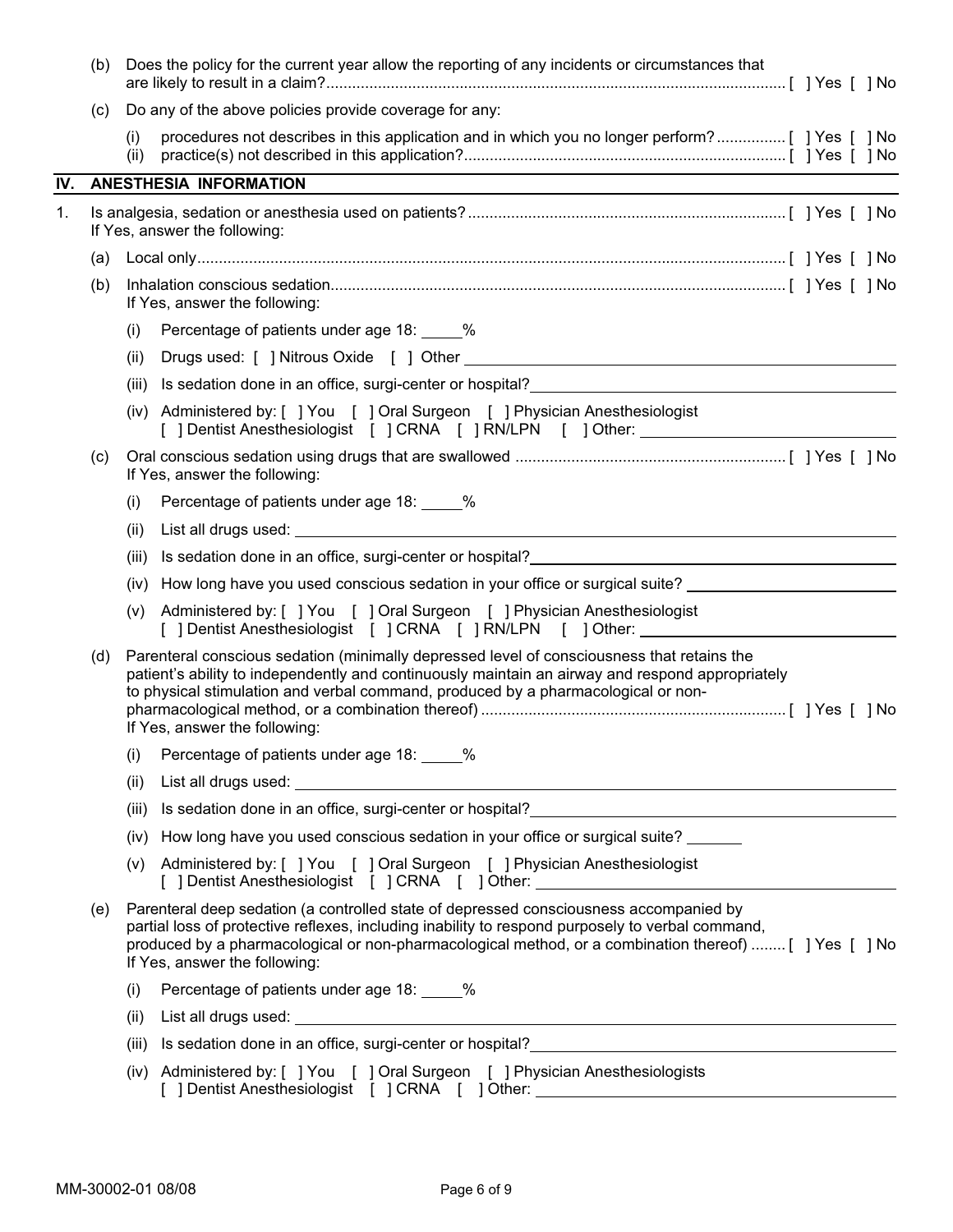|    | (f) | General anesthesia (a controlled state of unconsciousness accompanied by partial or complete<br>loss of protective reflexes, including inability to independently maintain an airway and respond<br>purposefully to verbal command, produced by a pharmacological or non-pharmacological<br>If Yes, answer the following: |
|----|-----|---------------------------------------------------------------------------------------------------------------------------------------------------------------------------------------------------------------------------------------------------------------------------------------------------------------------------|
|    |     | Percentage of patients under age 18: ____%<br>(i)                                                                                                                                                                                                                                                                         |
|    |     | (ii)                                                                                                                                                                                                                                                                                                                      |
|    |     | Is sedation done in an office, surgi-center or hospital?<br>Surgical contracts and the set of the set of the set of the set of the set of the set of the set of the set o<br>(iii)                                                                                                                                        |
|    |     | How long have you used general anesthesia in your office or surgical suite?<br>(iv)                                                                                                                                                                                                                                       |
|    |     | Administered by: [ ] You [ ] Oral Surgeon [ ] Physician Anesthesiologist<br>(v)<br>[ ] Dentist Anesthesiologist [ ] CRNA [ ] Other: _______________________________                                                                                                                                                       |
|    | (g) |                                                                                                                                                                                                                                                                                                                           |
| 2. | (a) |                                                                                                                                                                                                                                                                                                                           |
|    | (b) | If Yes, what it's the expiration date? _______                                                                                                                                                                                                                                                                            |
|    | (C) |                                                                                                                                                                                                                                                                                                                           |
| 3. |     | Check all that apply:                                                                                                                                                                                                                                                                                                     |
|    | (a) | Have you completed an ADA-accredited general anesthesia program of one year or longer? [ ] Yes [ ] No                                                                                                                                                                                                                     |
|    | (b) | Did your oral surgery training include 6 or more months of training in general anesthesia? [ ] Yes [ ] No                                                                                                                                                                                                                 |
|    | (c) | Have you taken at least two years of anesthesia training following dental school for certification                                                                                                                                                                                                                        |
| 4. |     | Are vital signs of your patients under sedation or general anesthesia continuously monitored? [ ] Yes [ ] No<br>If Yes, by whom? [ ] You [ ] CRNA [ ] Dentist Anesthesiologist [ ] Other: _________________________                                                                                                       |
| 5. |     | If you use any of the following methods to monitor patients, indicate by using S for sedation, G for general anesthesia or<br>B for both.                                                                                                                                                                                 |
|    |     | Manual monitoring of blood pressure and heart rate<br>Precordial stethoscope<br>Electronic/automatic monitoring of blood pressure and heart rate<br>EKG monitor<br>Pulse oximeter<br>Other (describe)                                                                                                                     |
| 6. |     | Which of the following items do you have available for emergency treatment? Check all that apply.                                                                                                                                                                                                                         |
|    |     | _ Oral airway   ___ Ambu bag        ___ Endotracheal tubes/scopes<br>__ Oxygen _____ Emergency drugs                                                                                                                                                                                                                      |
| 7. |     | Does the state you practice in require you to hold a current certificate/permit to administer general<br>If Yes, provide the following:                                                                                                                                                                                   |
| V. |     | <u> 1980 - Jan Sterlinger van die Sterlingen van die Sterlingen van die Sterlingen van die Sterlingen van die Ste</u><br><b>AFFILIATIONS</b>                                                                                                                                                                              |
| 1. |     | Are you in the employ of any individual, firm or corporation other than the employer named in<br>If Yes, provide a detailed explanation including a description of your responsibilities. _____________________                                                                                                           |
| 2. |     | Are you under contract to any individual, firm or corporation other than the contracting entity named<br>If Yes, provide a detailed explanation including a description of your responsibilities. _____________________                                                                                                   |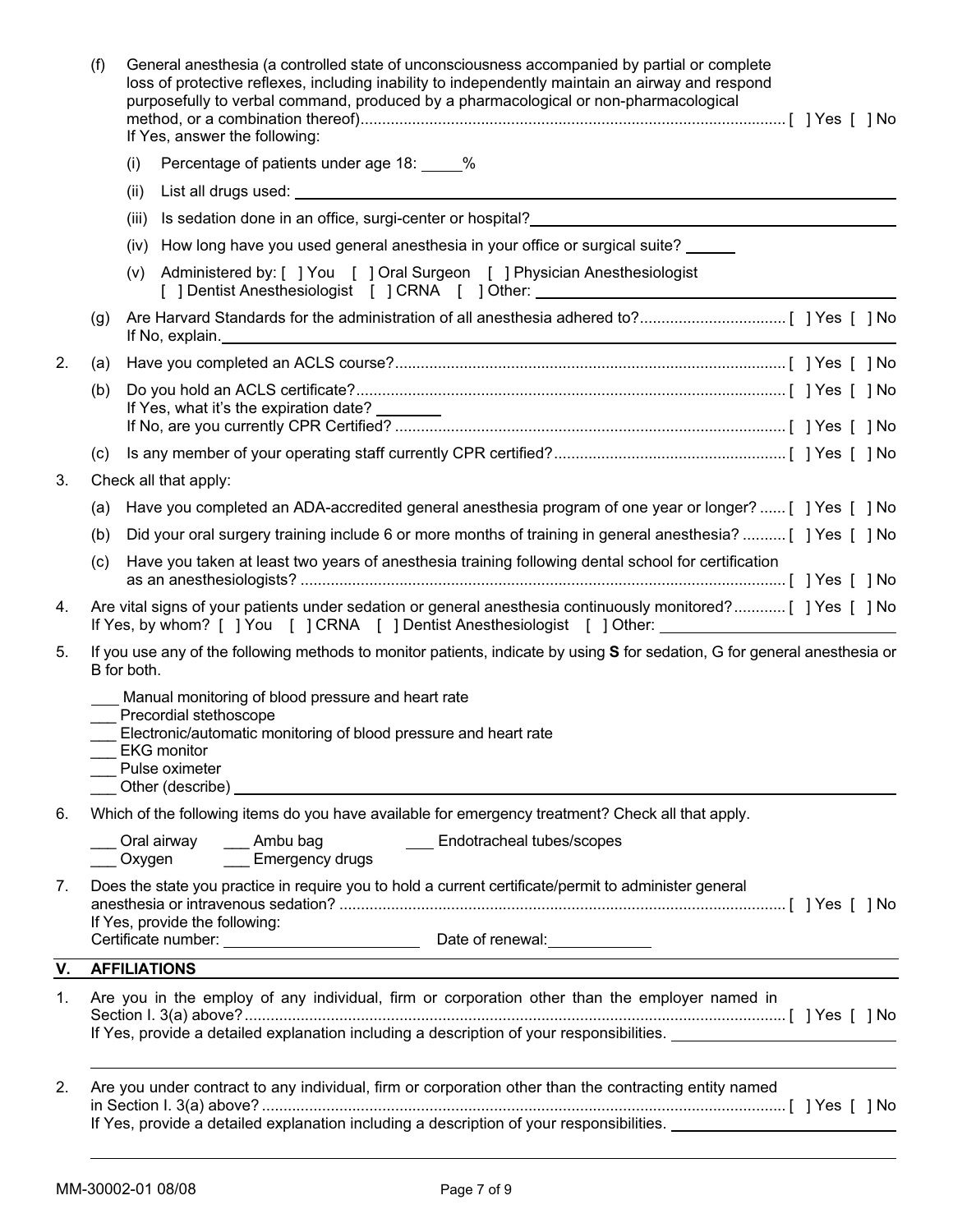|    | If Yes, attach a copy of the contract.                                                                                                                                                                                                                                                                                              |
|----|-------------------------------------------------------------------------------------------------------------------------------------------------------------------------------------------------------------------------------------------------------------------------------------------------------------------------------------|
| 3. | If Yes, provide a detailed explanation including a description of your responsibilities.                                                                                                                                                                                                                                            |
| 4. | Do you advertise your professional services in any manner other than a simple listing in a telephone<br>If Yes, attach a copy of all advertisements.                                                                                                                                                                                |
| 5. | Are you associated with any agency or organization that engages in advertising for, or solicitation of<br>If Yes, attach a copy of the advertisement or applicable website address.                                                                                                                                                 |
| 6. | Are you the Dental/Medical Director of a nursing home, clinic, commercial enterprise or any other<br>If Yes, provide a detailed explanation and attach a copy of any contract or other agreement that describes your<br>position.                                                                                                   |
| 7. | If Yes, provide the following and attach a copy of any contract or agreement:<br>Name of entity and location: example and the state of the state of the state of the state of the state of the state of the state of the state of the state of the state of the state of the state of the state of the state of<br>(a)              |
|    | Does the entity provide you coverage for:<br>(b)<br>(i)<br>(ii)                                                                                                                                                                                                                                                                     |
| 8. | If Yes, attach a copy of your Certificates of Insurance.                                                                                                                                                                                                                                                                            |
| 9. | Do you provide any services to any adult or juvenile inmates in any local, state or federal<br>If Yes, provide details. <u>The contract of the contract of the contract of the contract of the contract of the contract of the contract of the contract of the contract of the contract of the contract of the contract of the </u> |
|    |                                                                                                                                                                                                                                                                                                                                     |
|    | <b>VI. CLAIMS AND HISTORY</b>                                                                                                                                                                                                                                                                                                       |
| 1. | Has any claim or suit for malpractice ever been made against you or any entity proposed for this<br>If Yes, how many? Complete a copy of our Supplemental Claim form for each one.                                                                                                                                                  |
| 2. | Has any claim or suit for malpractice ever been made against you or any entity proposed for this<br>If Yes, how many? Complete a copy of our Supplemental Claim form for each one.                                                                                                                                                  |
| 3. | Are you or any entity proposed for this insurance aware of any act, error, omission, fact,<br>circumstance, or records request from any attorney which may result in a malpractice claim or suit? [ ] Yes [ ] No<br>If Yes, how many? ___________ Complete a copy of our Supplemental Claim form for each one.                      |
| 4. | Have you ever been investigated, asked to resign or been involved in official or non-official<br>proceedings brought by a hospital, managed care organization or other healthcare organization to                                                                                                                                   |
| 5. | Has your license to practice dentistry or your permit to prescribe or dispense drugs ever been<br>limited, suspended, revoked, placed on probation or been voluntarily surrendered in any state? [ ] Yes [ ] No                                                                                                                     |
| 6. | Have you ever been notified to respond to, appear before or have you ever been investigated by<br>any licensing or regulatory agency on a complaint of any nature, including but not limited to                                                                                                                                     |
| 7. | Have you ever been charged with or convicted of an act committed in violation of any law or ordinance?                                                                                                                                                                                                                              |